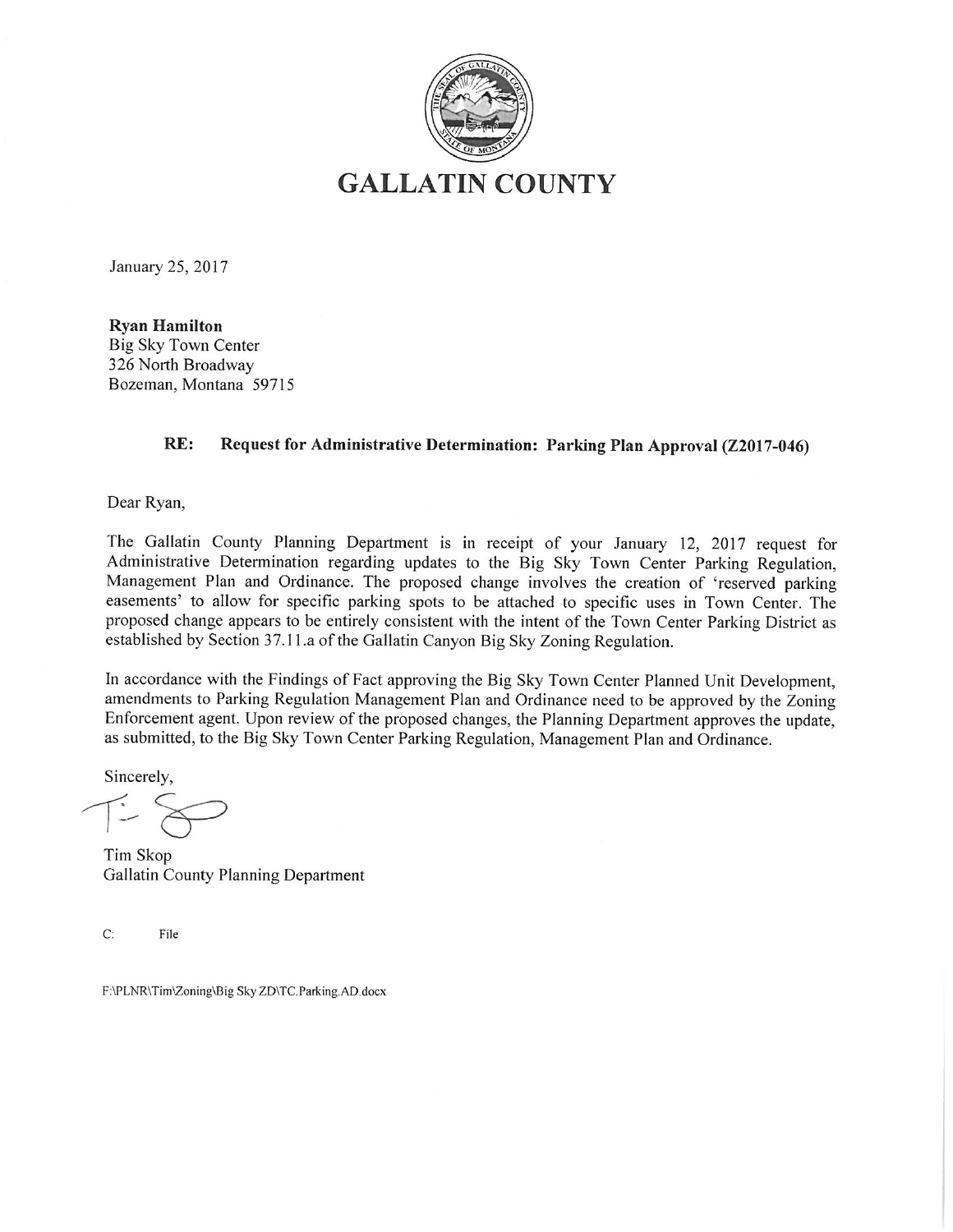# *2016 REVISED BIG SKY TOWN CENTER PARKING REGULATION, MANAGEMENT PLAN, AND ORDINANCE*

#### *Relationship to Zoning Regulations*

- 1. The Gallatin Canyon/Big Sky Zoning Regulations are incorporated by reference.
- 2. This document supersedes Section 34 of the Zoning Regulation, in its entirety, except where this document refers to a specific section of Section 34 of the Zoning Regulation. In these cases, that specific section shall apply.

# *CHAPTER 1: GENERAL*

## *1.0 Purpose:*

*1.1* The purpose of this Revised Regulation, Management Plan and Ordinance is:

- *1.1.a.* To provide parking for the Town Center Commercial District required under Section 34 of the Gallatin Canyon/Big Sky Zoning Regulation, ("The Zoning Regulation") and under Section 7.11 of the Big Sky Town Center Declaration of Covenants, Conditions, and Restrictions ("Town Center Declaration");
- *1.1.b.* To provide a unified approach to the construction, maintenance and management of parking, and parking-related structures, within the commercial portion of the Big Sky Town Center; and
- *1.1.c.* To provide surface parking lots and related improvements, including parking structures, garages and carports that meet the needs of the Big Sky Town Center Development without building large areas of underutilized parking.

## *2.0 Administration and Enforcement*

This Regulation, Management Plan and Ordinance shall be administered and enforced by the Town Center Parking District ("Parking District") to whom has been delegated the requisite authority and power by the Town Center Owners Association, Inc. in resolutions contained in the Minutes of the Organizational Meeting of the Town Center Board of Directors, dated April 25, 2002.

## *3.0 Definitions*

Carport: Any space outside a building, wholly or partly covered by a roof, used for the shelter of parked motor vehicles.

Owner: Includes multiple Owners.

Parking Lot: Land designated for parking purposes and under the jurisdiction of the Parking District.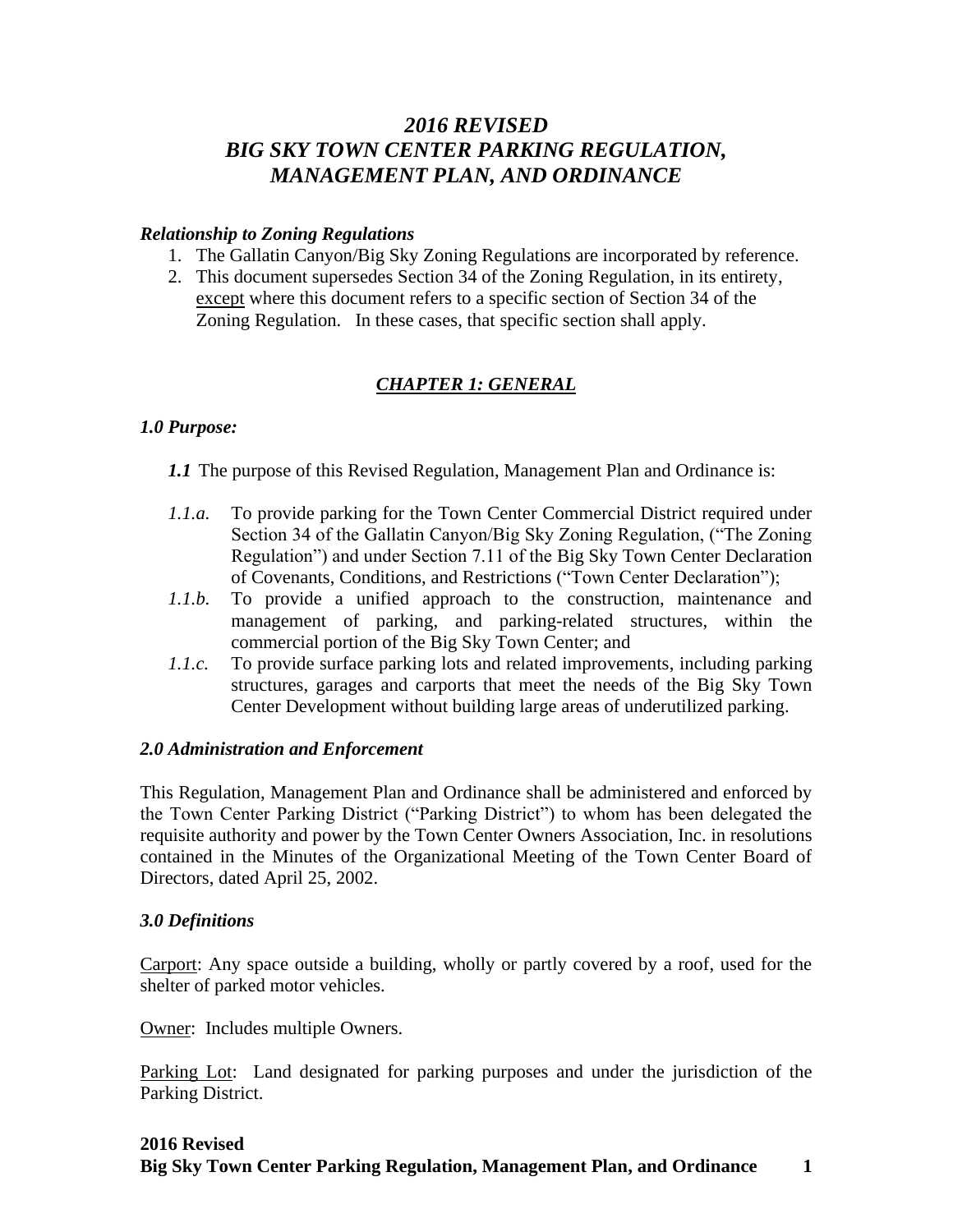Parking Space: All types of parking spaces, including, but not limited to off-street spaces, recreational vehicle spaces, handicap accessible spaces, loading spaces, and parking structure spaces, including, but not limited to, carports and garages.

#### *4.0 Boundary Map*

The Big Sky Town Center Parking District includes all properties within the blocks and lots of the attached Exhibit A: Parking District Map.

## *CHAPTER 2: PARKING REGULATION*

#### *1.0 Parking Spaces*

- *1.1* To the extent there is land available, the Parking District shall acquire and provide no less than the minimum number of parking spaces required under Section 34 of The Gallatin Canyon/Big Sky Zoning Regulation and Chapter 3 of the Management Plan (below) for the type of land use proposed by the Owner and/or tenant, taking into account any reduction in required parking due to shared use of parking spaces. Unless otherwise provided by the Parking District, these parking spaces shall be for the common use and benefit of all building owners and tenants, their employees and clientele.
- *1.2* The right to use of all parking spaces required for a proposed land use, including exclusive use of parking spaces, shall be acquired from the Parking District by an Owner of a Lot or condominium unit within the district.

#### *2.0 Parking Obligations and Assessment*

- 2.1 The right to the use of parking spaces shall be evidenced by an initial and, thereafter, semi-annual payments to the Parking District in an amount equal to the number of parking spaces required for the proposed or existing use multiplied by the then-existing fee per parking space, as determined by the Parking District.
- 2.2 The required, initial parking payment for a proposed use and all fees associated with the assessment shall be required from the Parking District at the time of occupancy.
- *2.3* The initial and semi-annual parking payments represents the percentage obligation for security; enforcement of parking rules and regulations; construction, reconstruction, repair and maintenance of the lots and on-street parking spaces and associated utilities, lighting, striping, signage, security, emergency services, snow plowing of the lots; insurance; and payment of taxes and expenses of administration of the Parking District, including enforcement and attorneys' fees incurred in connection with enforcement of this Regulation,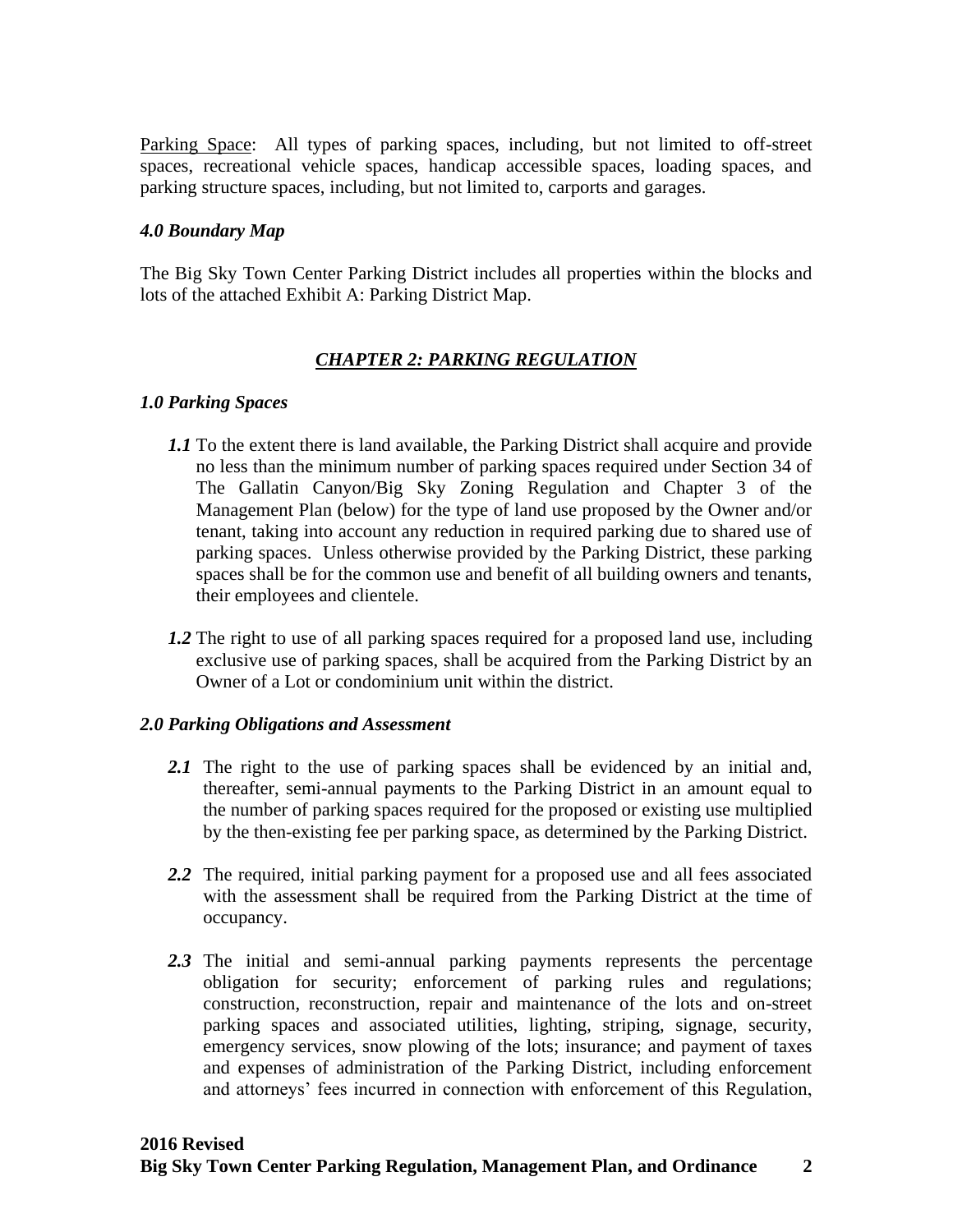the Parking Management Plan, all parking rules and regulations established by the Parking District and other services to members of the Parking District, all of which shall be performed and paid for by the Parking District.

- *2.4* All parking obligations are subject to levy of current and future assessment in such amount and for such purposes as the Parking District may, by resolution, determine, including without limitation, assessments for capital improvements and regular annual maintenance.
- *2.5* All assessments levied shall be based upon the initial parking assessment and shall be uniform in amount. All assessments shall be adjusted as required to meet changed needs.

# *CHAPTER 3: MANAGEMENT PLAN*

## *1.0 Purpose*

*1.1* The Purpose of the Parking Management Plan is:

- *1.1.a.* To ensure that at any given time the supply of parking spaces satisfies the total demand for parking spaces;
- *1.1.b.* To ensure that there is adequate and accessible parking for each building, including the number and location of Accessible Spaces; and
- *1.1.c.* To ensure that the total parking supply meets the requirements set forth in the Gallatin Canyon/Big Sky Zoning Regulation.

## *2.0 Definitions*

Building Uses: The specific types of use contained within a given building. The term is equivalent to "Land Uses" as used in Section 34: Parking, of the Gallatin Canyon/Big Sky Zoning Regulation.

Gross Building Area: The total area of a building, including, but not limited to all useable and leased space, circulation, storage, and public and common areas on all floors.

Gross Floor Area: Gross Building Area is projected to be 0.85 of the Gross Building Area.

Parking Demand: The total number of parking spaces required for all uses in all buildings within the Parking District.

Shared Parking: The use of a single Parking Space by more than one user of use at different hours of the day or week. This is projected to be equal to 0.85 of the parking demand generated by the Gross Floor Area.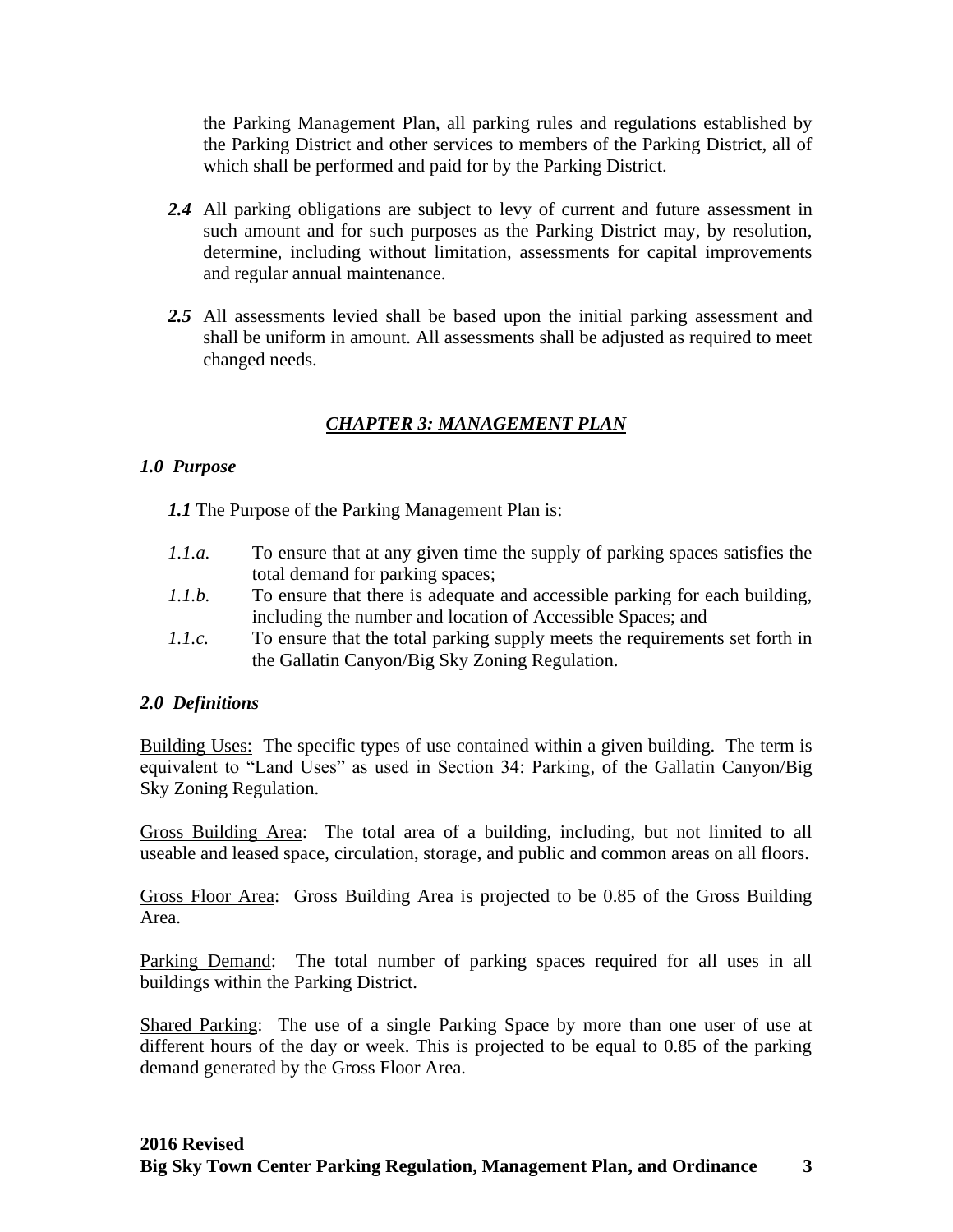Total Parking Supply: The total number of Parking Spaces that are constructed or maintained by the Parking District.

## *3.0 Determination of Parking Demand*

*3.1* The Parking District shall maintain and make available to building owners and tenants of the Parking District a current calculation showing the Parking Demand for all approved buildings and corresponding uses within the Parking District. The purpose of the Parking Demand calculation is to provide an accurate and on-going tally of the number of parking spaces needed by all existing and planned development to be used in planning for the construction of the required lots and spaces. The calculation of Parking Demand shall follow the methodology set forth below, and shall be set forth in tabular form similar to the example shown in Table 1. This number shall be equal to the obligation assigned by the Parking District. he calculation of Parking Demand shall be determined on the basis of actual building square footages and mix of uses, and shall be done at the time an application is made for an occupancy permit. Changes in Parking Demand that result from changes in building square footages and/or mixes of uses through remodel, renovation, etc, shall also trigger a new calculation of Parking Demand.

In calculating the Parking Demand:

- A. All calculations shall be rounded to the nearest whole number.
- B. The parking requirements for each use are shown in Table 2, *Minimum Parking Space Standards*, contained in Section 34.10 of the Gallatin Canyon/Big Sky Zoning Regulation.

## *4.0 Shared Parking*

4.1 Section 34.6 of the Gallatin Canyon/Big Sky Zoning Regulation contains provisions for the reduction of required parking spaces if (1) parking is shared by two or more uses, and (2) the proposed uses have substantially different times of parking demand. The original PUD submittal made in April of 2000 documents how the shared parking calculations were derived. In order to simplify the Parking District's management of shared parking, a 0.85 reduction of the gross floor area parking required is used. Parking requirements for Lodging and Multi-family units shall not be reduced below the standards of the Zoning District.

## *5.0 Determination of Parking Supply*

5.1 The Parking District shall maintain and make available to all building owners of the Parking District a current calculation of the *Total Parking Supply*, the total of both parking lot and on-street spaces including handicapped, recreational vehicle and loading spaces, constructed or maintained by the District and available for all approved buildings and corresponding uses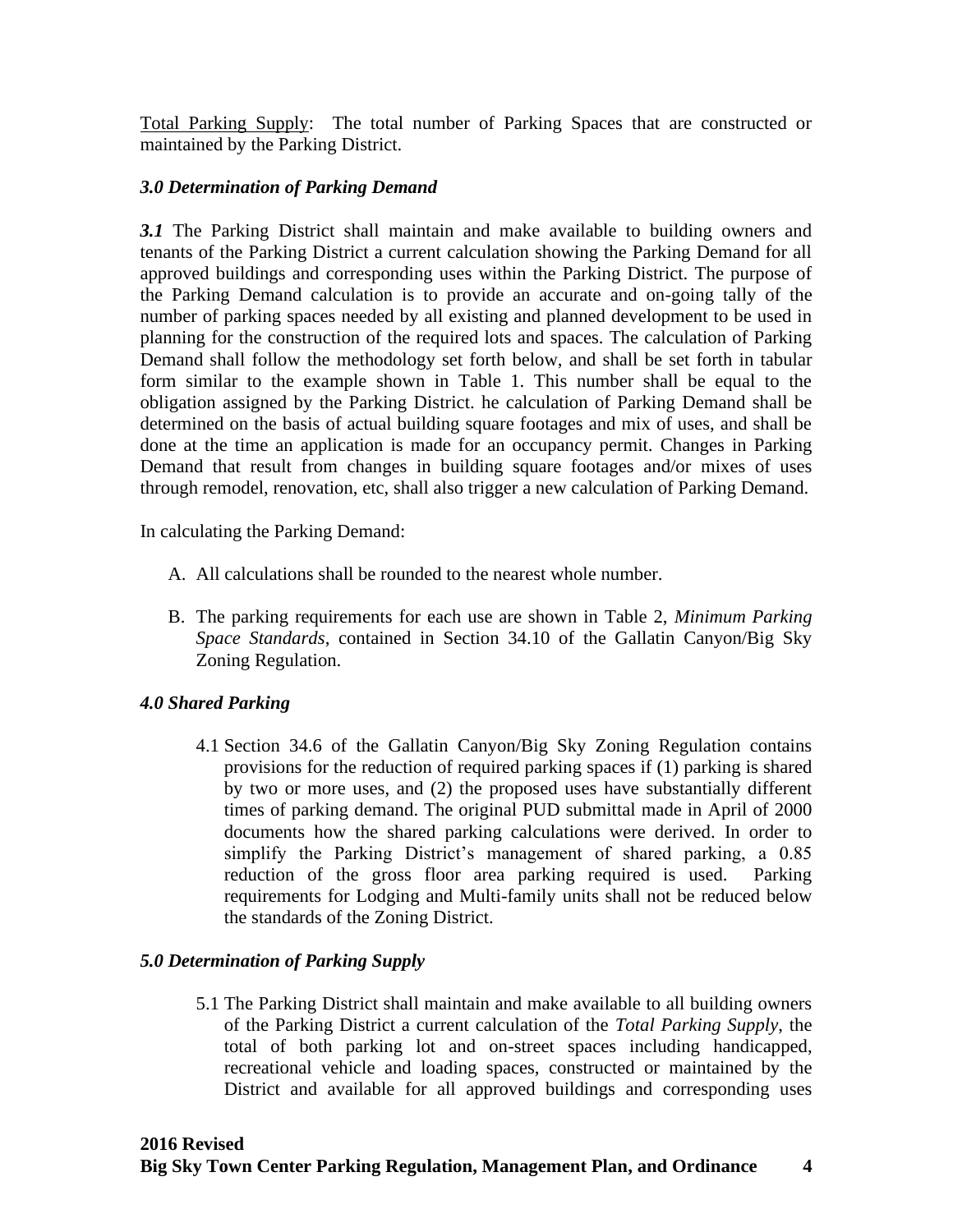within the Parking District. The Total Parking Supply must at all times be greater than or equal to the Shared Parking Demand.

## **Table 1**

Existing Entitlements

|                            |                                 |                   | 85% Shared                         |                           |       |
|----------------------------|---------------------------------|-------------------|------------------------------------|---------------------------|-------|
| <b>Use</b>                 | Building Area 85% Gross<br>(SF) | <b>Floor Area</b> | <b>Parking</b><br><b>Reduction</b> | Parking ratio/sq.ft.      | Total |
|                            |                                 |                   |                                    |                           |       |
| Commercial (retail/office) | 299,000                         | 254,150           | 216,028                            | 3 stalls per 1000 sq.ft.  | 648   |
| Commercial (restaurant)    | 16,000                          | 13,600            | 11,560                             | 15 stalls per 1000 sq.ft  | 173   |
| $(1,315 \text{ seats})$    |                                 |                   |                                    |                           |       |
| Commercial (grocery)       | 20,000                          | 17,000            | 14,450                             | 4 stalls per 1000 sq.ft.  | 58    |
| Public/Quasi Public        | 36,100                          | 30,685            | 26,082                             | 3 stalls per 1000 sq.ft.  | 78    |
| Hotel                      | 175                             | none              | none                               | 1 stall/room + 1/employee | 219   |
| Multi-family               | 28 Units                        | none              | none                               | 2 stalls per unit         | 56    |
| Total                      |                                 |                   |                                    |                           | 1232  |

Example: Building or Lot Owner A

|                            |                         |                   | 85% Shared       |                          |       |
|----------------------------|-------------------------|-------------------|------------------|--------------------------|-------|
|                            | Building Area 85% Gross |                   | <b>Parking</b>   |                          |       |
| Use                        | (SF)                    | <b>Floor Area</b> | <b>Reduction</b> | Parking ratio/sg.ft.     | Total |
| Commercial (retail/office) | 30,000                  | 25,500            | 21,675           | 3 stalls per 1000 sq.ft. | 65    |
| Commercial (restaurant)    | 1,000                   | 850               | 723              | 15 stalls per 1000 sq.ft | 11    |
| $(50$ seats)               |                         |                   |                  |                          |       |
| Commercial (grocery)       |                         |                   |                  | 4 stalls per 1000 sq.ft. |       |
| <b>Public</b>              |                         |                   |                  | 3 stalls per 1000 sq.ft. |       |
| Hotel                      |                         | none              | none             | stall/room + 1/employee  |       |
| Multi-family               | 8                       | none              | none             | 2 stalls per unit        | 16    |
| <b>Total</b>               |                         |                   |                  |                          | 92    |

Example: Building or Lot Owner A Parking Assessment

| Building/Lot  <br>Owner<br><b>Obligation</b><br>(spaces) |  | <b>Total Parking District</b><br><b>Obligation (spaces)</b> | Building/Lot<br>Owner<br><b>Obligation</b><br>(%) |
|----------------------------------------------------------|--|-------------------------------------------------------------|---------------------------------------------------|
| 92                                                       |  | 1232                                                        | 7.45                                              |

## *6.0 Standards*

The design and layout of parking spaces shall be governed by the following standards:

On-Street Parking Spaces. Design and layout of On-Street Parking Spaces (i.e., dimensions, spacing, distance from intersections) shall be as shown on the *Parking District Map* (Exhibit A) adopted by the Parking District, the current version of which is part of this document.

Off-Street Parking Spaces. Design and layout of Off-Street Parking Spaces (i.e., dimensions, spacing, aisle widths) shall be shown on the current Map of Designated Parking.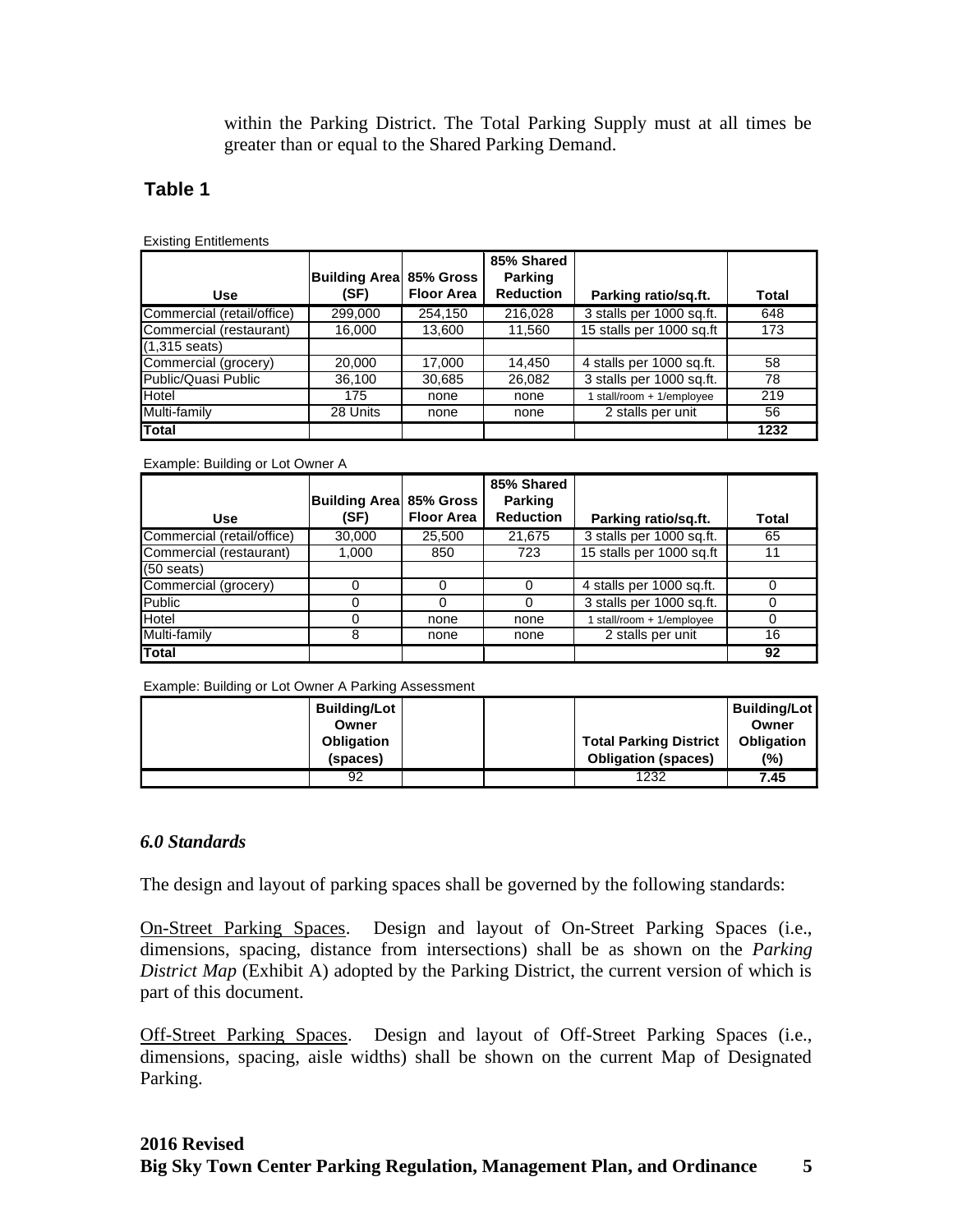Accessible Parking Spaces. Design and layout of Accessible Parking Spaces shall meet the requirements set forth in the Americans with Disabilities Act, and as shown on the current Map of Designated Parking.

Recreational Vehicle Spaces. Design and layout of Recreational Vehicle Parking Spaces (i.e., dimensions, spacing, aisle widths,) shall be as shown on the Map of Designated Parking.

Loading Spaces. Design and layout of Loading Parking Spaces (i.e., dimensions) shall be as shown on the Map of Designated Parking.

The Parking District shall also adopt standards for the following; loading docks, snow storage areas (average year snowfall and maximum year snowfall), trash storage, and generalized landscaping. The District shall also adopt prototypical drawings illustrating these standards and their interrelationships.

## *7.0 Structured and/or Underground Parking; Easements*

- 7.1 The Parking District may choose to construct or permit an above ground or underground parking structure if parking demand so warrants. The Parking District may replace any surface parking lots with above ground or underground parking structures, including carports and garages, which shall be subject to design review and approval by the TCOA.
- 7.2 The Parking District is authorized to grant exclusive easements to parking spaces, that are appurtenant to residential units within the Town Center Commercial District, the terms of which shall be subject to negotiation and approval by the Parking District.
- 7.3 The Parking District is authorized to grant exclusive easements to parking spaces for hotels within the Town Center Commercial District, the terms of which shall be subject to negotiation and approval by the Parking District.

#### *8.0 Snow Plowing and Storage*

*8.1* All required on and off-street parking spaces shall be snow plowed at appropriate times so as to make them available for parking during hours of permitted use. Snow plowed from off-street parking spaces shall be stored at the perimeter of the lot so as not to obstruct required parking spaces. Snow plowed from on-street parking spaces shall be stored where it is out of the way of both traffic and pedestrians. All excess snow plowed from off-street parking spaces may also be stored within the Town Center on lots or open space designated for snow storage.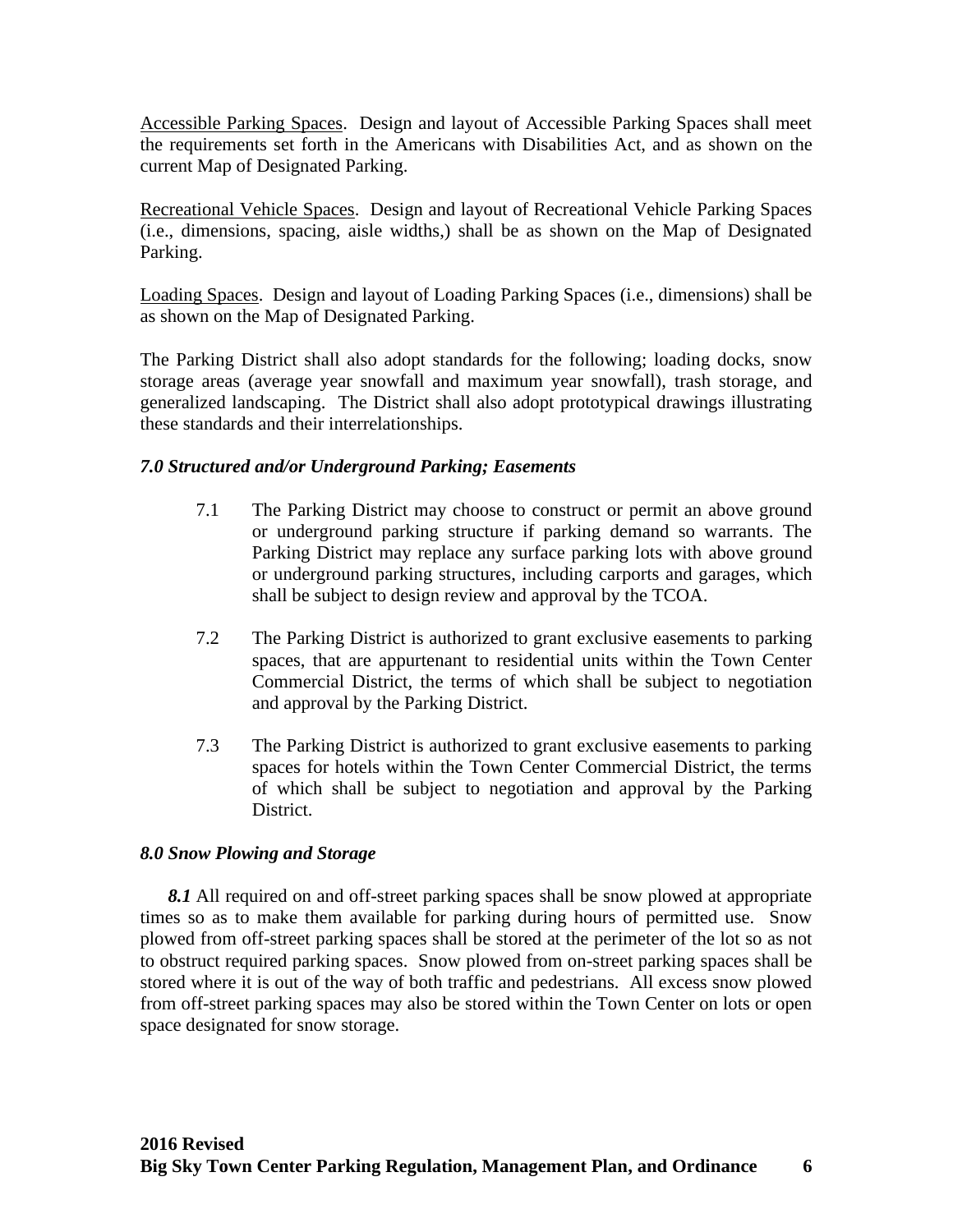#### *CHAPTER 4: ORDINANCE: PARKING RULES*

#### *1.0 Applicability*

This Ordinance applies to all on and off-street parking spaces owned or administered by the Parking District. Unless provided otherwise, it does not apply to parking spaces owned or administered by others

# *2.0 General Parking*

2.1 Parking of a motor vehicle is permitted only in parking spaces designated for such use. Parking of a motor vehicle anywhere else is prohibited.

*2.2* Except only as the Parking District may specially permit, and further except for registered guests of a lodging establishment in the Parking District, no use of any parking space is permitted between the hours of 2:00 a.m. and 6:00 a.m. or for longer than twenty (20) continuous hours in any twenty-four (24) hour period.

*2.3* All regulations regarding type of permitted parking, days and times of use, together with a warning of the consequences of violation thereof shall be conspicuously posted at appropriate locations throughout the District.

#### *3.0 Special Purpose Parking*

#### *3.1 Accessible Parking*

All Spaces designated for accessible parking are reserved exclusively for parking of a motor vehicle displaying a nationally recognized accessibility sign or symbol issued by the Division of Motor Vehicles of the State of Montana or by an analogous authority of any other state or jurisdiction. Parking of any other motor vehicle in a handicap parking space is prohibited.

#### *3.2 Freight Loading*

All spaces or docks designated for freight loading are reserved exclusively for loading or unloading of freight originating from, or destined for delivery to, a building owner or tenant that conducts a business use in the building immediately adjacent to such space or dock. Parking of any motor vehicle in such space other than for such use or purpose is prohibited.

#### *3.3 Overnight and Continuous Parking*

Except for motor vehicles of registered guests of a lodging establishment and condominiums in the Parking District, parking of a motor vehicle in an off street parking space during the hours between 2:00 a.m. and 6:00 a.m. and/or for periods longer than twenty (20) continuous hours during any twenty-four (24) hour period may be permitted only by an annual, special permit (hang tag) issued by the Parking District. Such special permit is valid for a period of one (1) year, is personal to the person or entity to who issued, is not transferable and shall be issued only to the residents of the Parking District for parking of a personal motor vehicle and to such other persons or entities and for such other special purposes as the District may, from time to time, determine is appropriate.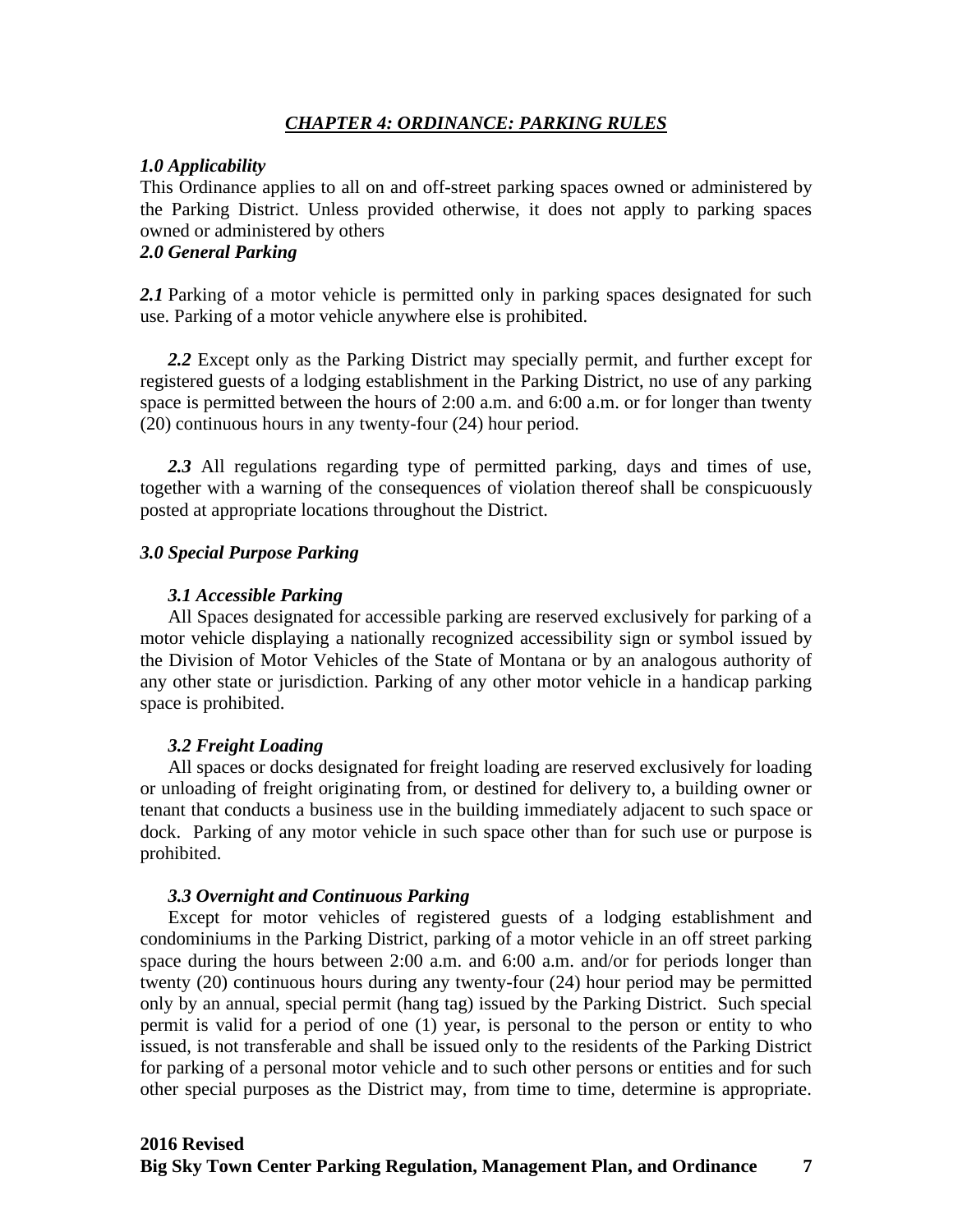Such permit may restrict the lot or spaces where such permit may be used and/or the days, times or duration of use.

No special permits shall be issued for on-street parking.

#### 4.0 Violations

4.1 Any Violation of these Parking Rules constitutes an offense, punishable as follows:

Except as otherwise provided herein below, the following sanctions shall apply to the offense designated:

First Offense – warning Second Offense - \$10.00 fine; Third Offense - \$50.00 fine: Fourth Offense and all offenses thereafter - \$100.00 fine, per offense.

4.2 All offenses shall be evidenced by a ticket to be issued by an authorized enforcement agent of the Parking District, the fine for which shall be due and payable, in cash, at the office of the Parking District within five (5) days after the issuance. All tickets not paid when due shall thereupon bear interest at the rate of ten percent (10%) per annum until paid. A record of all offenses, the name and address of the offender, the license plate number of the motor vehicle involved, sanctions levied and fines paid shall be kept and maintained by the Parking District.

4.3 Any repeat offense, being more than three (3) ticketed offenses in any one week, or more than ten (10) ticketed offenses in any consecutive eight (8) week period, shall result in immediate disablement of the vehicle by booting or other appropriate means and/or towing and impoundment. The fine for release of any booted or impounded vehicle is \$500.00 per offense.

## **CHAPTER 5: DISPUTES AND APPEALS**

1.0 All Disputes arising out of or related to application or enforcement of this Regulation, Management Plan and Ordinance, including, without limitation, all disputes concerning levy of sanctions for violation thereof, is governed by the applicable provisions of the Amended and Restated Big Sky Town Center Declaration of Covenants, Conditions and Restrictions ., provided, however, that no appeal is permitted from levy of a sanction for violation of the Ordinance unless the requisite fine had been paid and such appeal is taken within thirty (30) days after issuance of the ticket for the violation.

**Adopted by Resolution** of the Town Center Parking District and effective this  $\sqrt{b^{\frac{1}{2}}t}$  day of **December** 2016.